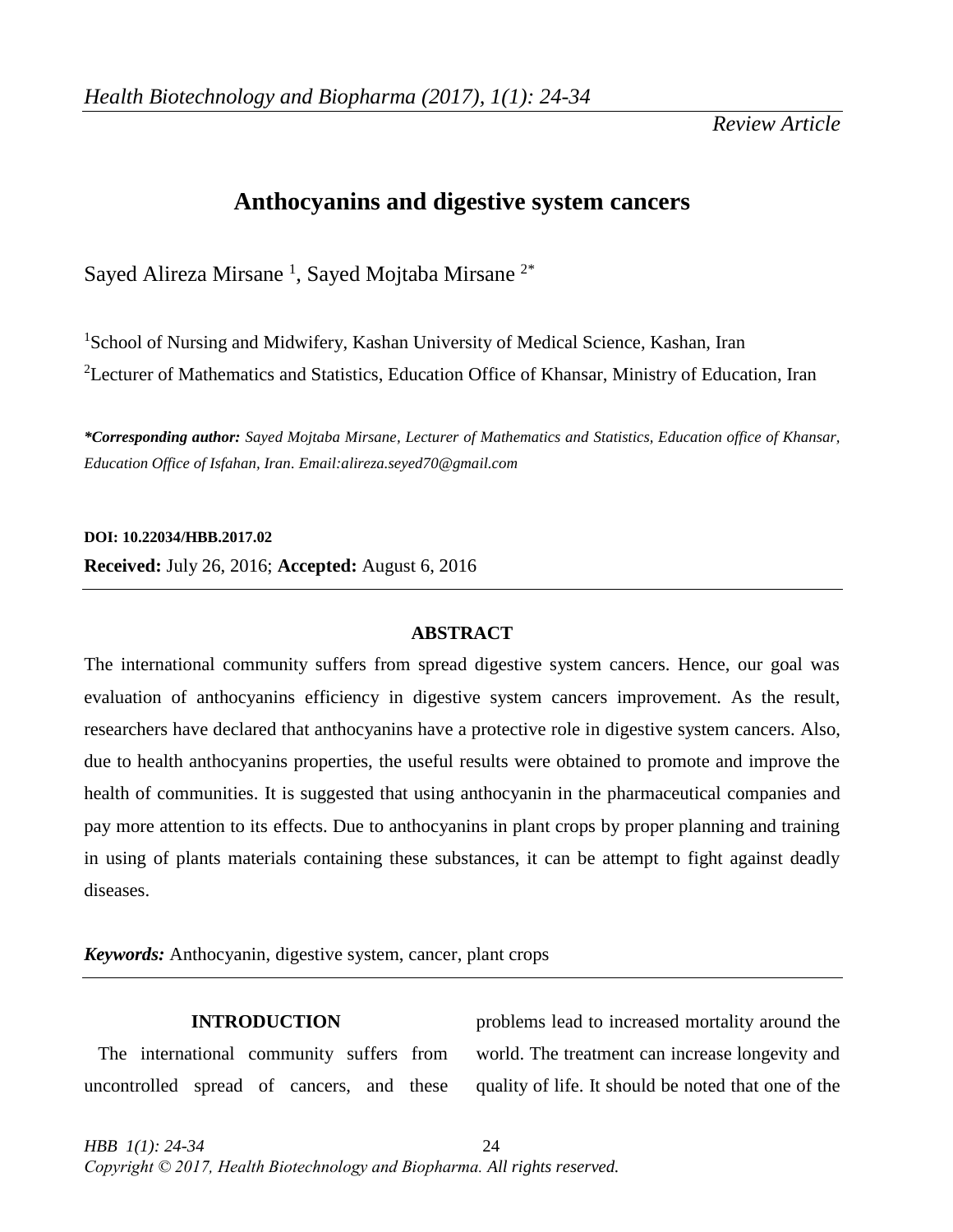most important causes of morbidity and mortality in the world is cancer. In the first place, prevention of these diseases is a priority for all communities, that they arguably have direct relationship with life style and proper nutrition [1-4]. In the area of treatment and prevention of these diseases, attention to safe ways is necessary; one of these ways is treatment via anthocyanins. Anthocyanins is one group of flavonoids, the first anthocyanin crystalline was prepared in 1930 by Scott-Moncrieff. Anthocyanins are widely distributed among purple and blue vegetables and fruits which have been indicated to have various protective properties due to their antioxidant properties [5, 6]. They also found in cereals, legumes and roots. These pigments are generally connected by fruits. In addition, berry fruits are rich sources of dietary anthocyanin [7-10]. In this mini review, we investigated anthocyanins activities in improvement and protection of digestive system cancers.

# **Anthocyanins usefulness in digestive system cancers:**

 Lazzè *et. al* stated in their paper the effects of anthocyanins in induction of apoptosis and cell cycle perturbations in various human cell lines that anthocyanin has good and notable impact on the cancer cells in colon [11]. Yi *et. al* indicated in their paper inhibitory effects and apoptosis

induction ability of blueberries phenolic compounds on the colon cancer cell proliferation. Findings of this research suggested that blueberry intake daily can decrease cancer risk of colon. Also they suggested that the efficient levels of dosage are close to the explained range of anthocyanin concentrations in plasma of rat .Caco-2 and HT-29 cell growth was remarkably inhibited by  $(50\%)$  by the fractions of anthocyanin at concentrations from 15 to 50 µg/ml. Anthocyanin fractions also resulted in 2 to 7 times enhances in fragmentation of DNA, showing the induction of apoptosis [12]. Bermúdez-Soto *et. al* stated in their paper tumor inhibitor up-regulation of carcinoembryonic antigen-related cell adherence molecule 1 in human colon cancer Caco-2 cells following duplicate exposure to dietary levels of a juice of polyphenol-enrich chokeberry that anthocyanin it is a remarkable factor in improvement of human colon cancer [13]. Thoppil *et. al* explained anthocyanins of black currant have chemopreventive activities [14]. Lea *et. al* illustrated inhibitory efficacy of induction and development on the colon cancer via peach and plum phenolic compounds. Inhibitory effects of growth were observed in SW1116, Caco-2, NCM460 and HT29 cells. In Caco-2 cells there was evidence for increased differentiation by increased acting of dipeptidyl peptidase and alkaline phosphatase. Also they stated that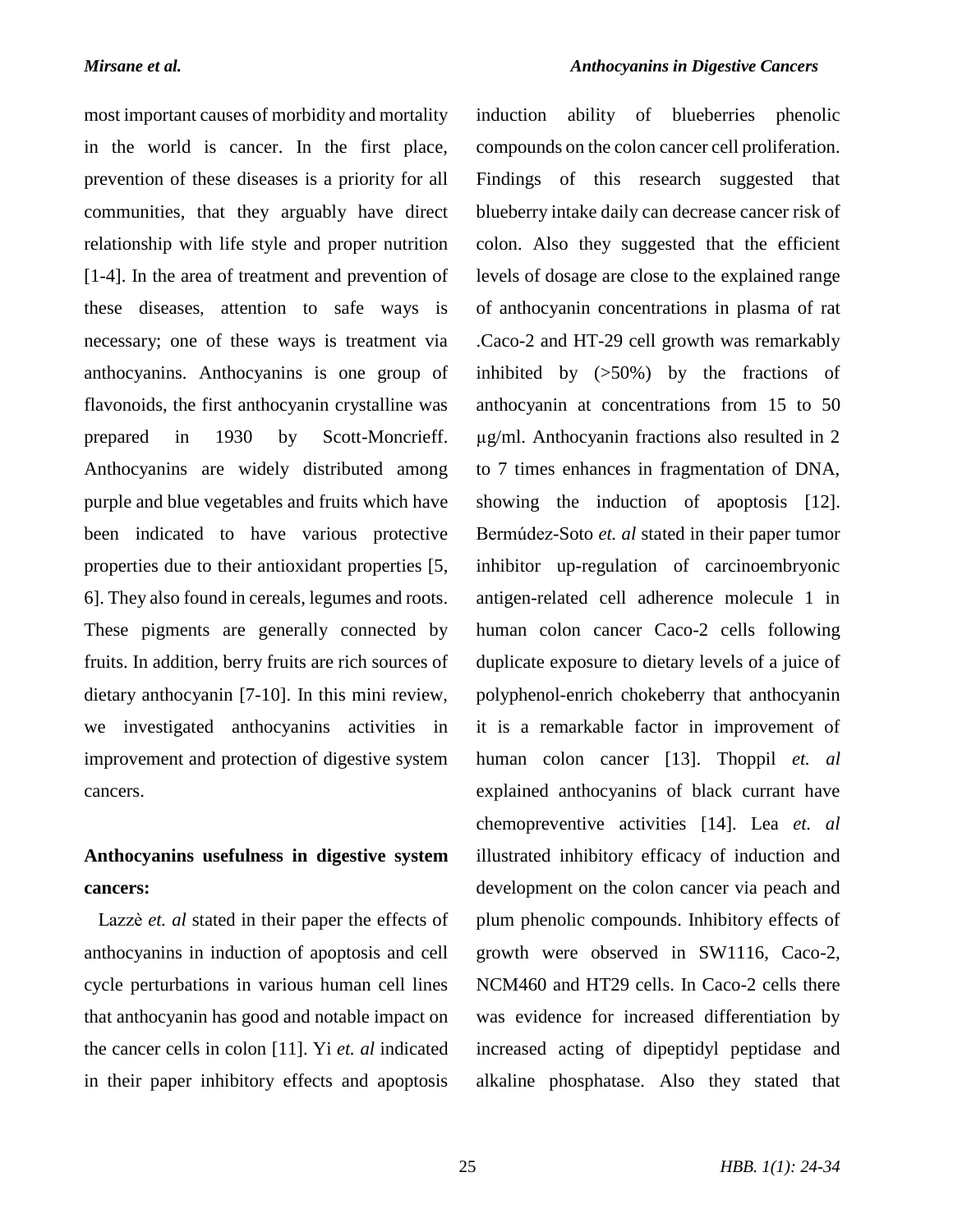Fractionation using C18 showed activity resided within a fraction comprising anthocyanins but further fractionation using LH-20 suggested that most of the activity was in a fraction comprising polyphenols other than anthocyanins. It was concluded that multiple phenolic molecules of peach and plum can influence differentiation and growth in cancer cells of human colon [15]. McDougall *et. al* indicated different antiproliferative efficacy of berry extracts against colonic and cervical cancer cell lines, *in vitro*, that anthocyanin has an important efficacy on the colon cancer. Thus, the lingonberry was affected by procyanidins [16]. Liu *et. al* stated extract of bog bilberry (Vaccinium uliginosum L.) decreases cultured cell viability of 3T3-L1, Hep-G2, and Caco-2, affects progression of cycle cell, and has variable results on membrane permeability that Anthocyanins have an antiproliferative role in colorectal cancer [17]. Holtung *et. al* explained processing efficacy of black currant pressresidue on proliferation of cell and polyphenol composition that anthocyanins have a remarkable anti-proliferative efficacy in cancer. As well as, extracts obtained at lower temperatures indicated a low inhibition of Caco-2 cell proliferation than extracts obtained at higher temperatures. It should be noted that extracts obtained at higher temperatures showed a greatest inhibition of these cells proliferation .This matter can be due to the complex

polyphenols decomposition at higher temperatures, making them more available to the cells [18]. Wang *et. al* illustrated antioxidant extracts repressive efficacy from various potatoes on the cancer cells of human colon and liver proliferation that extracts of antioxidant from 5 potato lines were tested for content of anthocyanin, acting of total phenolic, and chlorogenic acid. Analysis indicated that Mexican wild species S. pinnatisectum has a notable antioxidant activity, content of chlorogenic, and phenolic acid. They also stated that the colon cancer proliferation and cancer cells of liver were remarkably inhibited by antioxidant extracts of potato. The remarkable anti-proliferative actions were found in extracts of pinnatisectum. There was a remarkable difference in cancer cells inhibition  $(P < 0.01)$ among the 3 polyphenols: malvidin chloride, chlorogenic acid and pelargonidin chloride, stating that chlorogenic acid was an important agent in the anti-proliferation of colon cancer, and liver cancer cells [19]. Bao *et. al* explained that anthocyanin rich extracts have useful, and protective effects on liver cells via antioxidative activity [20]. Chatthongpisut *et. al* stated that purple rice cooked antioxidant and antiproliferative activities via various ways on cancer cells of human colon that anthocyanins is an anti-proliferative factors [21]. D'evoli *et. al* indicated antioxidant anthocyanins effects of red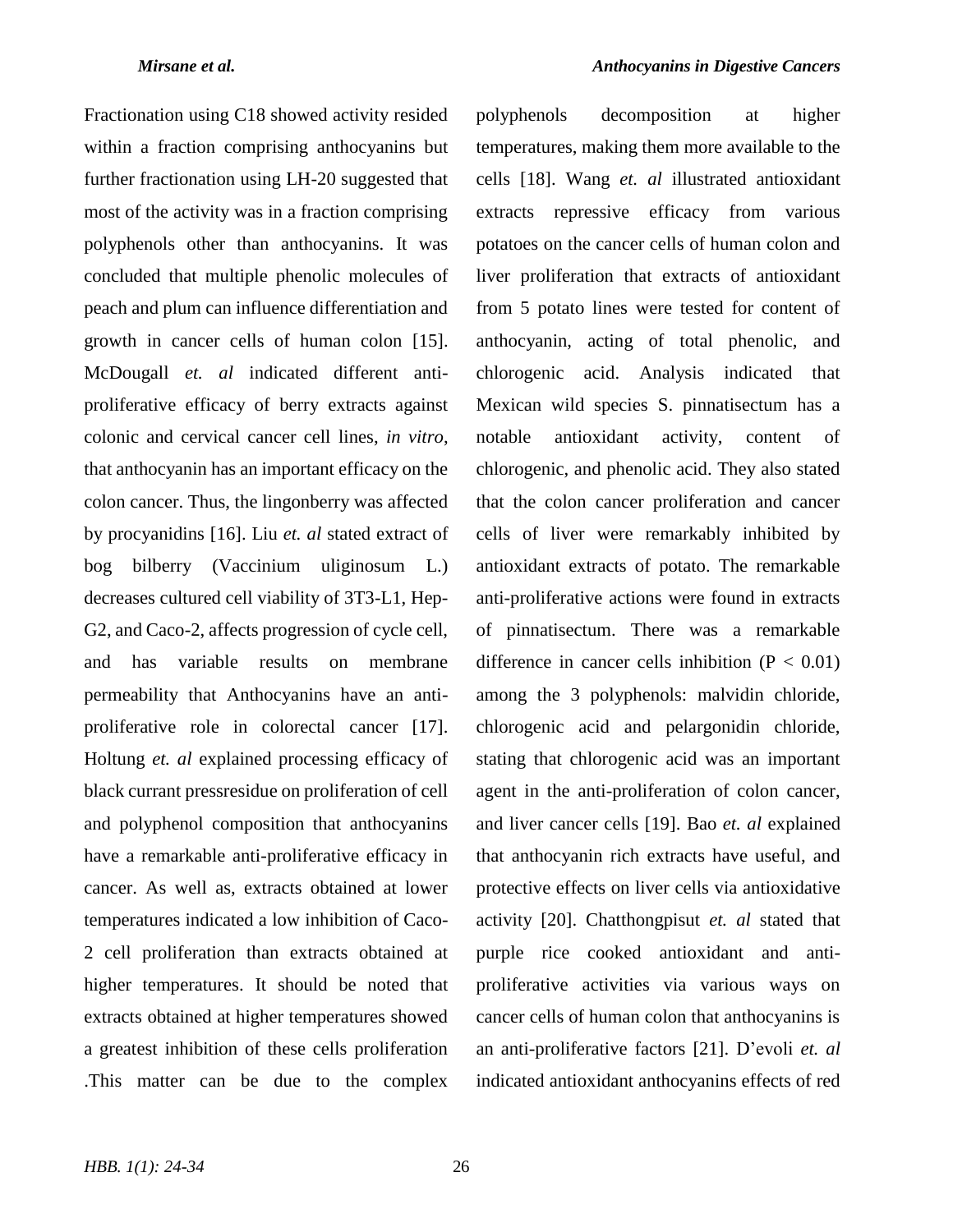chicory (Cichorium intybus L. cultivar) for intestinal health that these findings indicated that the total red chicory leaf can demonstrate a well fount of phytochemicals in whole anthocyanins. Also the capability of these phytochemicals to use effects of cytoprotective and antioxidant in differentiated cells of Caco-2 and effects of antiproliferative in undifferentiated cells of Caco-2. Importantly, compared with red chicory total leaf extracts, the red part of leaf extracts had a remarkably greatest amount of anthocyanins. The identical extracts effectively corresponded to an increment of anti-proliferative activities, cytoprotective and anti-oxidant. They also stated that these findings demonstrated the red part of the leaf of Treviso red chicory via a good amount of antioxidant anthocyanins could be used for supplements of new food production to ameliorate intestinal health [22]. Bishayee *et. al* illustrated that anthocyanin-rich black currant skin extract has chemopreventive actions against inflammation-driven cancer of liver [23]. Tarozzi *et. al* stated effects of organically and nonorganically grown red oranges antioxidant in systems of culture cell that findings indicated that organic red oranges have a remarkably phytochemical compounds such as phenolic, ascorbic acid and AnthocyaninsIt should be noted that they also advised that more researches are essential to confirm the organic agronomy actions is possible to augment the antioxidant

activity in other vegetables and fruits [24]. Elisia *et. al* explained anthocyanin protection efficacy against cytotoxicity and peroxyl radical (AAPH)-induced oxidative damage in Caco-2 cells that findings demonstrated that the antioxidant acting of anthocyanins mainly ascribed to cyanidin-3-O-glucoside and usual to blackberry, are efficient in inhibition peroxyl radical induced apoptosis in cells of Caco-2 [25]. Bornsek *et. al* stated anthocyanins action of bilberry and blueberry as strong intracellular antioxidants on the cells of mammalian that anthocyanins have intracellular antioxidant actions if used at lower concentrations  $\left(\langle 1 | \mu g/1 \rangle\right)$ , there with presenting a long favorable for their protection of health [26]. Lim *et. al* indicated anthocyanin-enriched purple-fleshed sweet potato, P40, role in Prevention of colonic and rectal cancer that findings demonstrated that usage a purple sweet potato, P40, can reduce cancer of colon and rectum via inducing arrest of cell cycle, apoptotic mechanisms and antiproliferative effects [27]. Taverniti *et. al* stated efficacy of immuno modulatory of wild blueberry anthocyanin-rich extract in human intestinal cells of Caco-2 that intestinal inflammation is a crucial procedure for the maintenance of gastrointestinal functioning. Nonetheless, prolonged or abnormal inflammatory reactions can create the chronic degenerative diseases, usually treated by means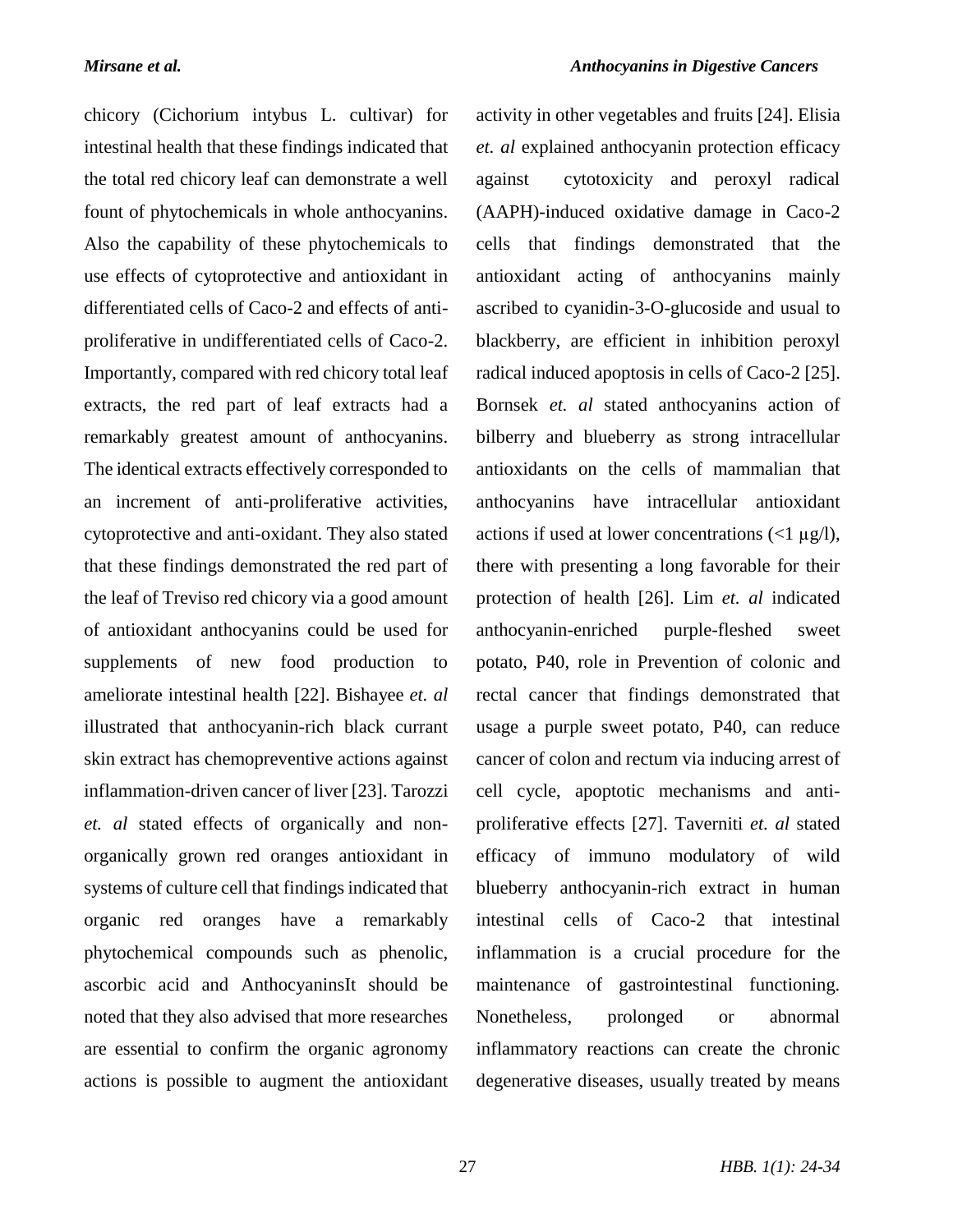of pharmaceutical interventions. Dietary interventions for the prevention of inflammation or abnormal inflammatory reactions are a safer way to pharmacotherapy. Anthocyanins and other polyphenols have been reported to display anti-inflammatory activity. Three bioactive fractions (anthocyanin, phenolic, and watersoluble fractions) were exploited from a powder of wild blueberry .The model of Caco-2 cells was applied to test the immuno modulatory efficacy of the above fractions. The anthocyanin-rich fraction decreased the activation of NF-κB, induced by IL-1β in intestinal epithelial cells of Caco-2. Notably, concentrations of 50 and 100 µg/ml reduced NF-κB activation by 68.9 and 85.2%, respectively. These introductory results provide more support for the food bioactive role as dietary anti-inflammatory factors [28]. Hayashi *et. al* demonstrated apoptosis induction in cultured cells of human stomach cancer by anthocyanins of potato and its inhibitory efficacy on development of stomach cancer in mice that anthocyanins have an ability of apoptosis in cultured human cancer of stomach KATO III cells. They also stated that feeding with steamed purple potato and red potato alone, suppressed by 38.5% and 46.2%, respectively, the development

of mouse stomach cancer as compared with the feeding via Irish Cobbler. Feeding via a 1% solution of purple or red potato anthocyanin with standard food suppressed by %38.1% and 47.6, respectively, development of mouse stomach cancer. Thus, eating of potatoes containing great contents of anthocyanin to maintain the presence of potato anthocyanin in the stomach is recommended as a feasible way for protection persons from cancer of stomach [29]. Stoner *et. al* indicated that anthocyanins are capable in inhibiting tumor progress in esophageal tissue [30]. Wang *et. al* demonstrated that anthocyanins in *Rubus occidentalis* are inhibitor of inflammation, cell proliferation and angiogenesis in papillomatous and preneoplastic esophageal tissues and also they are inducers of apoptosis in papillomatous and preneoplastic tissues of esophagus [31]. Charepalli *et. al* explained suppressor activity of anthocyanins for colon tumorigenesis through deletion of colon cancer stem cells that anthocyanins can reduce colon cancer stem cells number [32]. Bishayee *et. al* stated that anthocyanin-rich black currant skin extract can be as chemopreventive factors for liver cancer [33]. Table 1 presents briefly the anthocyanins activities.

|  | Table 1: Anthocyanins activities |  |
|--|----------------------------------|--|
|--|----------------------------------|--|

| <b>Scholars</b>              | Conditions | <b>Anthocyanins Activities</b>                            |
|------------------------------|------------|-----------------------------------------------------------|
| Lazzè <i>et. al</i> $(2004)$ | In vitro   | Have good and notable impact on the cancer cells in colon |
| Yi <i>et. al</i> $(2005)$    | In vitro   | Reducers colon cancer risk                                |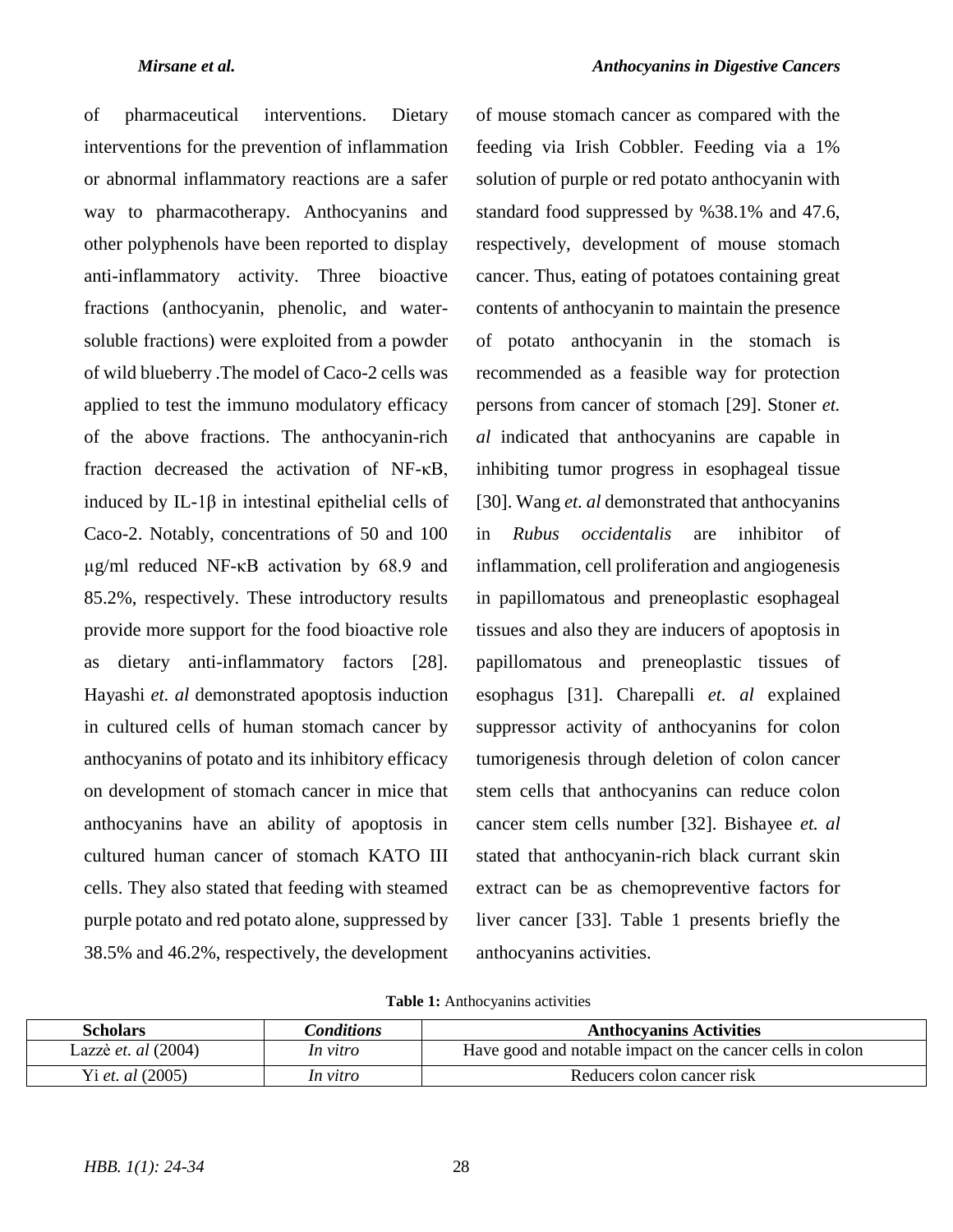| <b>Scholars</b>              | <b>Conditions</b> | <b>Anthocyanins Activities</b>                                                                                         |
|------------------------------|-------------------|------------------------------------------------------------------------------------------------------------------------|
| Bermúdez-Soto et. al (2007)  | In vitro          | Factors in improvement of human colon cancer Caco-2                                                                    |
| Thoppil et. al (2012)        | In vivo           | Bioactive anthocyanins of black currant have chemopreventive                                                           |
|                              |                   | activities against diethylnitrosamine-inflicted hepatocarcinogenesis                                                   |
| Lea et. al (2008)            | In vitro          | Influencers growth and differentiation in human colon cancer cells                                                     |
| McDougall et. al (2008)      | In vitro          | Anti-proliferative activity                                                                                            |
| Liu et. al (2010)            | In vitro          | Have an anti-proliferative role in colorectal cancer                                                                   |
| Holtung et. al (2011)        | In vitro          | Higher temperatures indicated a greatest inhibition of Caco-2 cells                                                    |
|                              |                   | proliferation than extracts obtained at lower temperatures                                                             |
| Wang et. al (2011)           | In vitro          | The anti-proliferation of colon cancer and liver cancer cells                                                          |
| Bao et. al (2008)            | In vivo           | Have useful and protective effects on liver cells via antioxidative<br>activity                                        |
| Chatthongpisut et. al (2015) | In vitro          | Anti-proliferative factors                                                                                             |
| D'evoli et. al $(2013)$      | In vitro          | Augmenters of antioxidant, cytoprotective, and anti-proliferative<br>activities                                        |
| Bishayee et. al (2013)       | In vivo           | Anthocyanin-rich black currant skin extract has chemopreventive<br>actions against inflammation-driven cancer of liver |
| Tarozzi et. al (2006)        | In vitro          | Antioxidant activity                                                                                                   |
| Elisia et. al (2008)         | In vitro          | Inducers apoptosis in cultured Caco-2 cells                                                                            |
| Bornsek et. al (2012)        | In vitro          | Antioxidant activity                                                                                                   |
| Lim et. al (2012)            | In vitro and In   | A protector of colorectal cancer via cell cycle arrest, apoptotic                                                      |
|                              | vivo              | mechanisms and anti-proliferative effects                                                                              |
| Taverniti et. al (2014)      | In vitro          | A bioactive as potential dietary anti-inflammatory agents                                                              |
| Hayashi et. al (2006)        | In vivo           | A feasible way for protection persons from cancer of stomach                                                           |
| Stoner et. al (2010)         | In vivo           | A inhibitor of tumor progress in esophageal tissue                                                                     |
| Wang et. al (2009)           | In vivo           | A inhibitor of inflammation, cell proliferation and angiogenesis in                                                    |
|                              |                   | papillomatous and preneoplastic esophageal tissues                                                                     |
| Wang et. al (2009)           | In vivo           | A inducers of apoptosis in papillomatous and preneoplastic tissues of                                                  |
|                              |                   | esophagus                                                                                                              |
| Charepalli et. al (2015)     | In vivo           | Suppressor of colon tumorigenesis through deletion of colon cancer                                                     |
|                              |                   | stem cells                                                                                                             |
| Bishayee et. al (2011)       | In vivo           | Anthocynins can be as chemopreventive factors for liver cancer                                                         |

### **Table 1: Continued**

# **DISCUSSION**

 Anthocyanin has antioxidant properties *in vitro* and *in vivo*. On the other hand, researchers showed that anthocyanins are able to inhibit the different cancer cells growth and they are chemopreventive factors [33, 34]. Scholars also explained that the anticancer properties of

anthocyanins have been widely evaluated *in vitro* studies and some gastrointestinal cancer models of animal and they demonstrated that anthocyanins can improve intestinal health [35, 36]. In another study, it was indicated anthocyanins chemopreventive factors for human colorectal cancer [37]. As well as, *in vitro*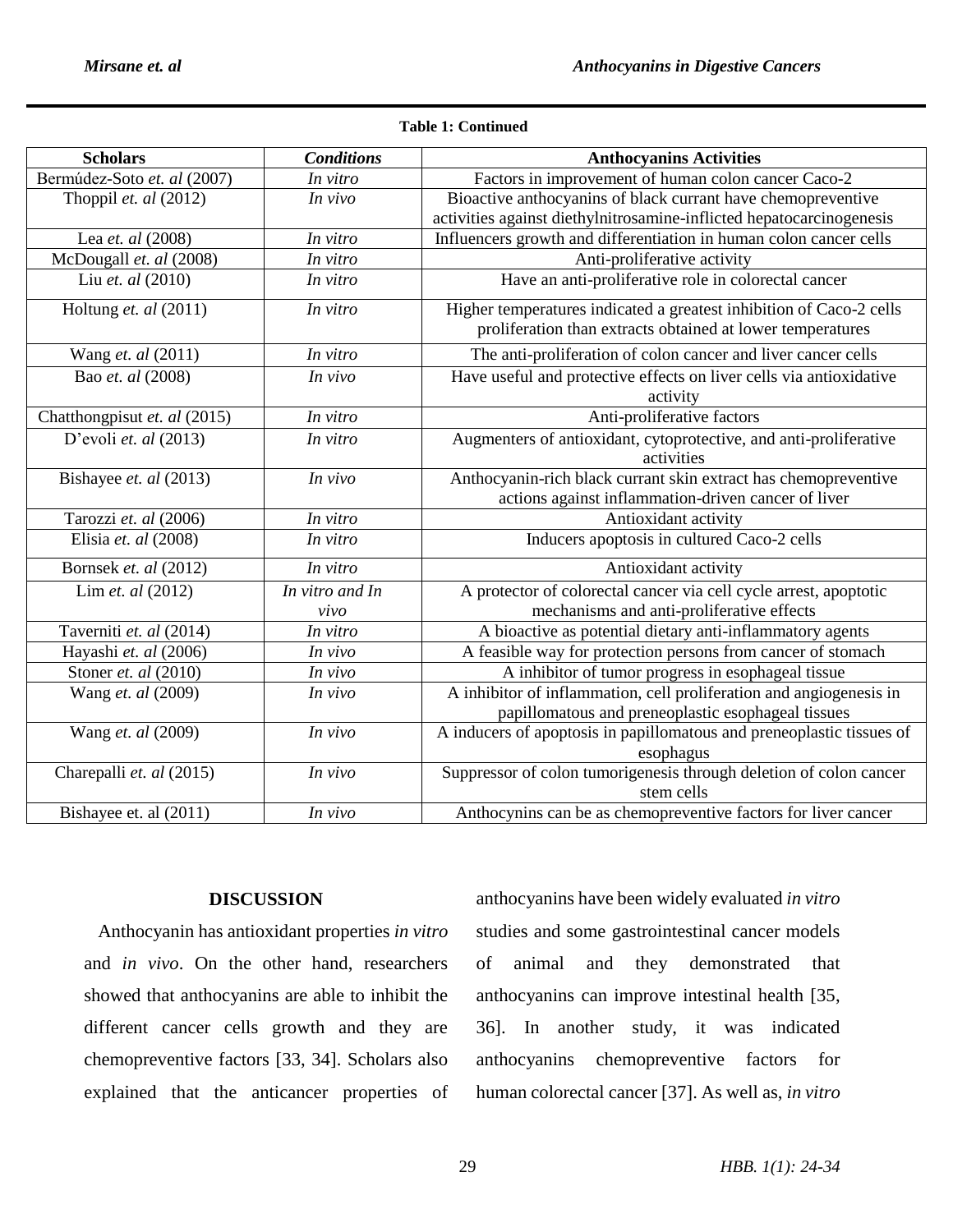and *in vivo* studies have been reported anthocyanin can protect against cancer of colorectal by inducing cellcycle arrest, apoptotic mechanisms, and anti-proliferative [27]. Anthocyanins are found in many vegetables and fruits; however, sweet potato and processed tomato products. Among the antioxidant effects of anthocyanins, use of these benefits are necessary for health promotion. In the other hand, dietary intakes of sweet potato and its products have an associated with decreased risk of chronic diseases such as cancer, so sweet potato and tomato products are good anticancers. Also, data suggested that the promoting effect of anthocyanins on ARE-regulated phase II enzyme expression seems to be a critical point in modulating the immune system against oxidative stress in liver, so anthocyanins can be as a protector of liver cancer [27, 38].

### **CONCLUSION**

 As a result, Researchers have declared that anthocyanins have a protective role in digestive system cancers. So it is suggested that using anthocyanin inpharmaceutical products pay more attention to its effects. In herbal medicine, due to anthocyanins in plant crops by proper planning and training in using of plants containing these substances, it can be attempt to fight against deadly diseases. Also, due to health anthocyanins

properties, the useful results were obtained to promote health of communities.

### **ACKNOWLEDGEMENT**

 We extend our gratitude to the Khansar Education Office professor Nasrin Oraei for their support of this essay.

### **REFERENCES**

**[1].** Mirsane SA, Mirsane SM. Complementary article: The effects of hydroalcoholic extract of dracocephalum kotschyi on blood glucose and lipid profile in diabetic rats. *J Fasa Univ Med. Sci*, 2016; 6(1): 129-30.

**[2].** Mirsane SA, Shafagh S. Remedial and beneficial effects of Calcium on colorectal cancer. *Arvand J Health Med. Sci*, 2016; 1(2): 121-22.

**[3].** Mirsane SA, Shafagh S. Effect of heterocyclic amines, vegetables, and fruits on colorectal cancer. *Int Electro J Med*, 2016; 5(2): 1-2.

**[4].** Mirsane SA, Shafagh S. The Relationship between XRCC1 Arg399Gln Polymorphism, Alcohol Consumption and Colorectal Cancer: One of the Alcohol Forbidding Reasons in Islam. *Gene Cell Tissue*, 2016; 3(3): e40607.

**[5].** Bei R, Masuelli L, Turriziani M, Volti GL, Malaguarnera M, Galvano F. Impaired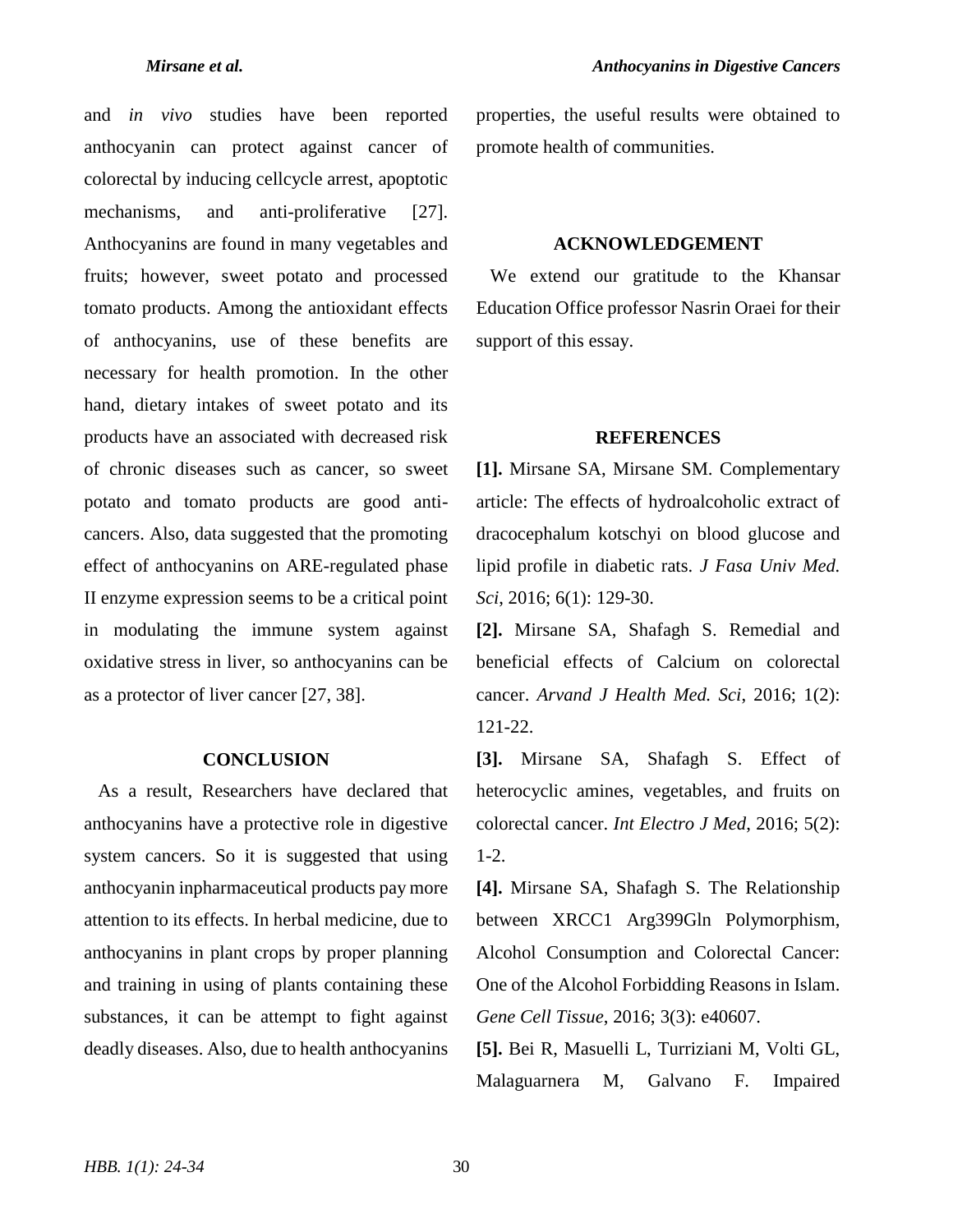expression and function of signaling pathway enzymes by anthocyanins: Role on cancer prevention and progression. *Curr Enzyme Inhib*, 2009; 5(4): 184-97.

**[6].** Moncrieff RS. Natural Anthocyanin Pigments: The Magenta Flower Pigment of Antirrhinum Majus. *Biochem J*, 1930; 24(3): 753–66.

**[7].** Alvarez-Suarez JM, Dekanski D, Ristić S, Radonjić NV, Petronijević ND, Giampieri F, Astolfi P, González-Paramás AM, Santos-Buelga C, Tulipani S, Quiles JL, Mezzetti B, Battino M. Strawberry polyphenols attenuate ethanol-induced gastric lesions in rats by activation of antioxidant enzymes and attenuation of MDA increase. *PLoS One*, 2011; 6(10): e25878.

**[8].** Kamiloglu S, Serali O, Unal N, Capanoglu E. Antioxidant activity and polyphenol composition of black mulberry (Morus nigra L.) products. *J Berry Res*, 2013; 3(1): 41–51.

**[9].** Giampieri F, Alvarez-Suarez JM, Battino M. Strawberry and human health: Effects beyond antioxidant activity. *J Agric Food Chem*, 2014; 62(18): 3867–76.

**[10].** Howard LR, Brownmiller C, Prior RL. Improved color and anthocyanin retention in strawberry puree by oxygen exclusion. *J Berry Res*, 2014; 4(2): 107–16.

**[11].** Lazzè MC, Savio M, Pizzala R, Cazzalini O, Perucca P, Scovassi AI, Stivala LA, Bianchi L. Anthocyanins induce cell cycle perturbations and apoptosis in different human cell lines. *Carcinogenesis*, 2004; 25(8): 1427–33.

**[12].** Yi W, Fischer J, Krewer G, Akoh CC. Phenolic compounds from blueberries can inhibit colon cancer cell proliferation and induce apoptosis. *J Agric Food Chem*, 2005; 53(18): 7320–29.

**[13].** Bermúdez-Soto MJ, Larrosa M, Garcia-Cantalejo JM, Espín JC, Tomás-Barberan FA, García-Conesa MT. Up-regulation of tumor suppressor carcinoembryonic antigen-related cell adhesion molecule 1 in human colon cancer Caco-2 cells following repetitive exposure to dietary levels of a polyphenol-rich chokeberry juice. *J Nutr Biochem*, 2007; 18(4): 259–71.

**[14].** J Thoppil R, Bhatia D, F Barnes K, Haznagy-Radnai E, Hohmann J, S Darvesh A, et al. Black currant anthocyanins abrogate oxidative stress through Nrf2-mediated antioxidant mechanisms in a rat model of hepatocellular carcinoma. *Curr Cancer Drug Targets*, 2012; 12(9): 1244-57.

**[15].** Lea MA, Ibeh C, desBordes C, Vizzotto M, Cisneros-Zevallos L, Byrne DH, Okie WR, Moyer MP. Inhibition of growth and induction of differentiation of colon cancer cells by peach and plum phenolic compounds. *Anticancer Res*, 2008; 28(4B): 2067–76.

**[16].** McDougall GJ, Ross HA, Ikeji M, Stewart D. Berry extracts exert different anti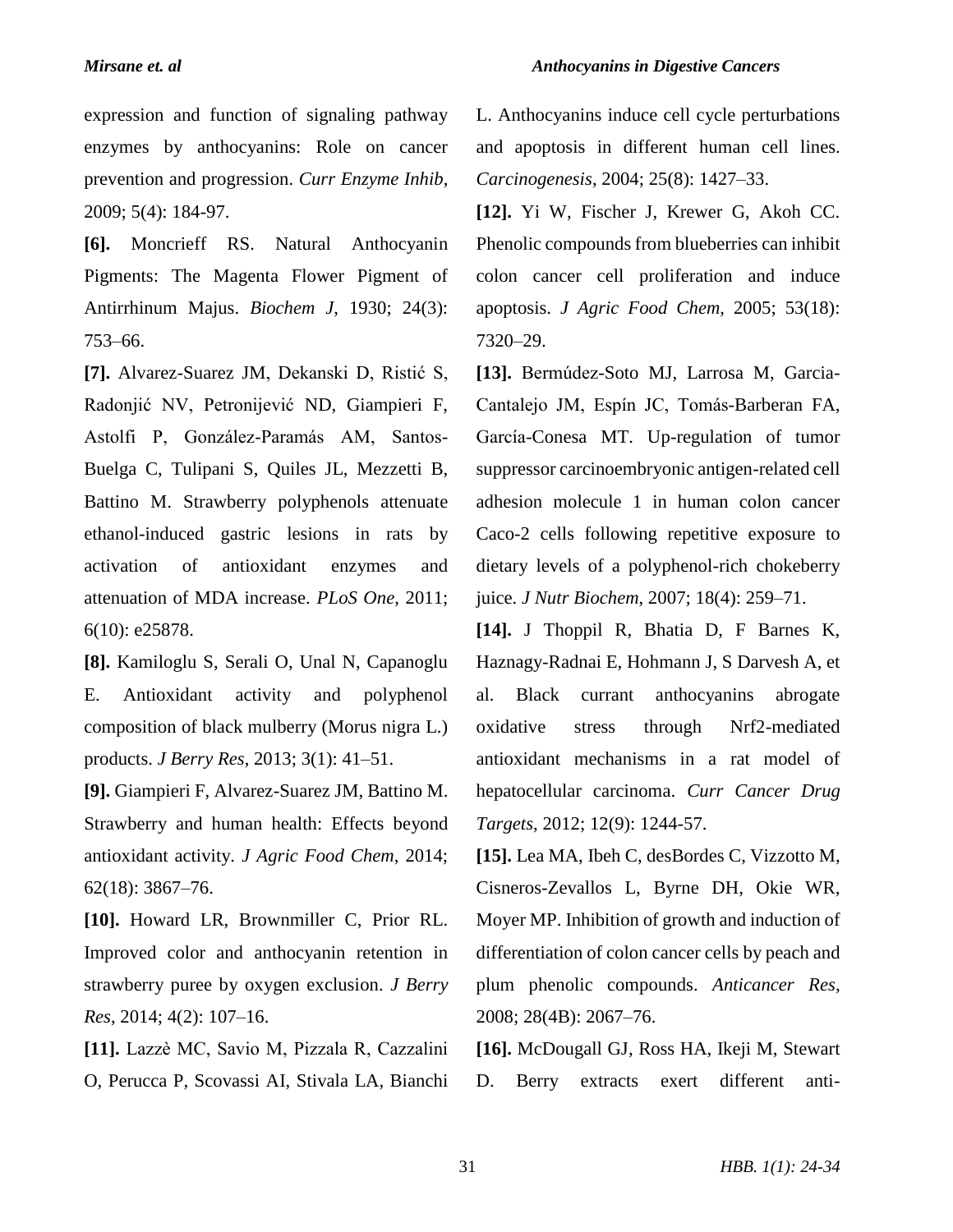proliferative effects against cervical and colon cancer cells grown *in vitro*. *J Agric Food Chem*, 2008; 56(9): 3016–23.

**[17].** Liu J, Zhang W, Jing H, Popovich DG. Bog bilberry (Vaccinium uliginosum L.) extract reduces cultured Hep-G2, Caco-2, and 3T3-L1 cell viability, affects cell cycle progression, and has variable effects on membrane permeability. *J Food Sci*, 2010; 75(3): H103–07.

**[18].** Holtung L, Grimmer S, Aaby K. Effect of processing of black currant press-residue on polyphenol composition and cell proliferation. *J Agric Food Chem*. 2011; 59(8):3632–40.

**[19].** Wang Q, Chen Q, He M, Mir P, Su J, Yang Q. Inhibitory effect of antioxidant extracts from various potatoes on the proliferation of human colon and liver cancer cells. *Nutr Cancer*, 2011; 63(7): 1044–52.

**[20].** Bao L, Yao XS, Yau CC, Tsi D, Chia CS, Nagai H, Kurihara H. Protective effects of bilberry (Vaccinium myrtillus L.) extract on restraint stress-induced liver damage in mice. *J Agric Food Chem*, 2008; 56(17): 7803–07.

**[21].** Chatthongpisut R, Schwartz SJ, Yongsawatdigul J. Antioxidant activities and antiproliferative activity of Thai purple rice cooked by various methods on human colon cancer cells. *Food Chem*, 2015; 188: 99–105.

**[22].** D'evoli L, Morroni F, Lombardi-Boccia G, Lucarini M, Hrelia P, Cantelli-Forti G, Tarozzi A. Red chicory (Cichorium intybus L. cultivar) as a potential source of antioxidant anthocyanins for intestinal health. Oxid. *Med Cell Longev*, 2013.

**[23].** Bishayee A, Thoppil RJ, Mandal A, Darvesh AS, Ohanyan V, Meszaros JG. Black currant phytoconstituents exert chemoprevention of diethylnitrosamine‐initiated hepatocarcinogenesis by suppression of the inflammatory response. *Mol Carcinog*, 2013; 52(4): 304-17.

**[24].** Tarozzi A1, Hrelia S, Angeloni C, Morroni F, Biagi P, Guardigli M, Cantelli-Forti G, Hrelia P. Antioxidant effectiveness of organically and non-organically grown red oranges in cell culture systems. *Eur J Nutr*, 2006; 45(3): 152–58.

**[25].** Elisia I, Kitts DD. Anthocyanins inhibit peroxyl radical-induced apoptosis in Caco-2 cells. *Mol Cell Biochem*, 2008; 312(1-2): 139– 45.

**[26].** Bornsek SM, Ziberna L, Polak T, Vanzo A, Ulrih NP, Abram V, Tramer F, Passamonti S. Bilberry and blueberry anthocyanins act as powerful intracellular antioxidants in mammalian cells. *Food Chem*, 2012; 134(4): 1878–84.

**[27].** Lim S1, Xu J, Kim J, Chen TY, Su X, Standard J, Carey E, Griffin J, Herndon B, Katz B, Tomich J, Wang W. Role of anthocyaninenriched Purple-fleshed Sweet Potato P40 in Colorectal Cancer Prevention. *Mol Nutr Food Res*, 2013; 57(11): 1908–17.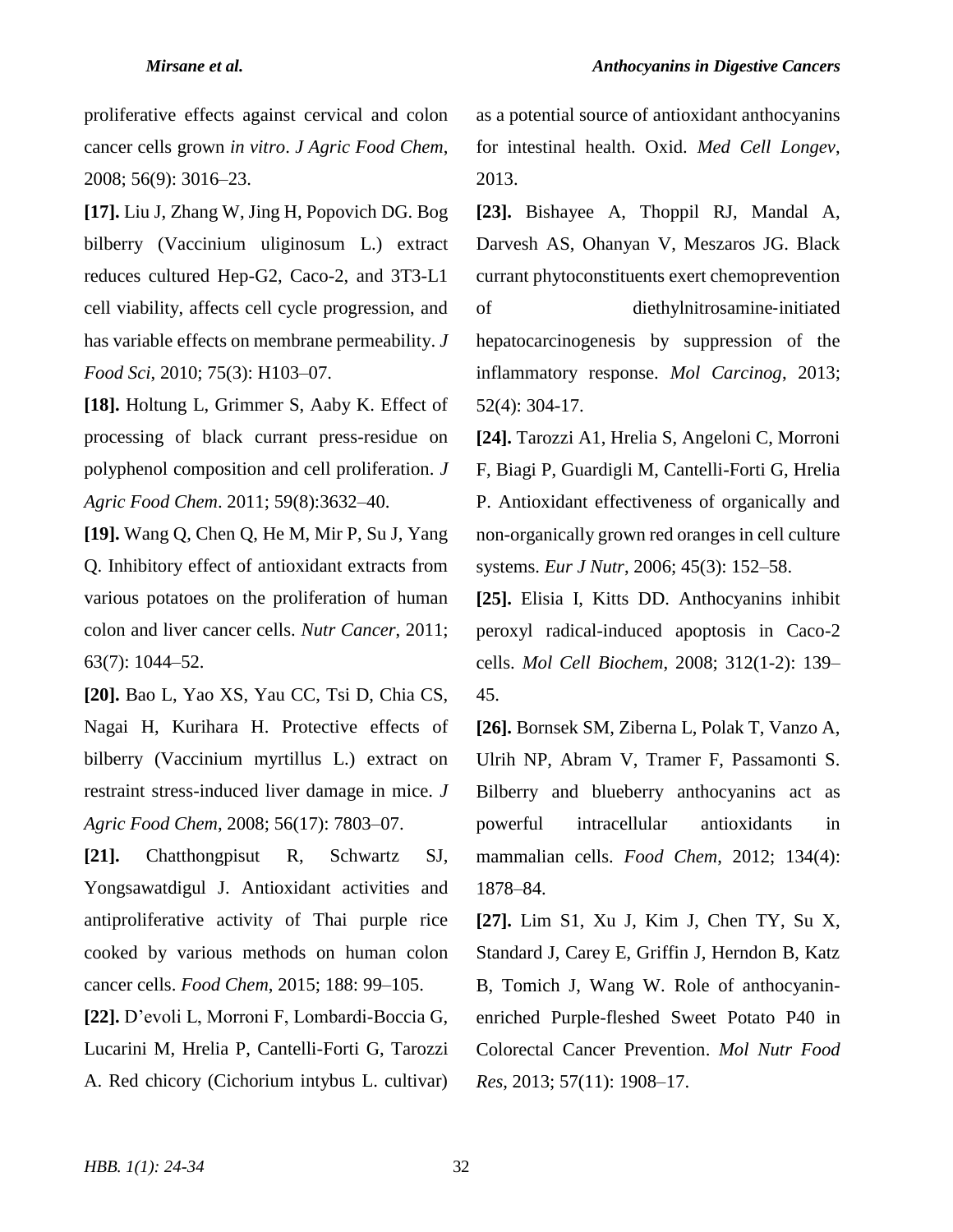**[28].** Taverniti V, Fracassetti D, del Bo C, Lanti C, Minuzzo M, Klimis-Zacas D, et al. Immunomodulatory effect of a wild blueberry anthocyanin-rich extract in human Caco-2 intestinal cells. *J Agric Food Chem*, 2014; 62(33): 8346–51.

**[29].** Hayashi K, Hibasami H, Murakami T, Terahara N, Mori M, Tsukui A. Induction of apoptosis in cultured human stomach cancer cells by potato anthocyanins and its inhibitory effects on growth of stomach cancer in mice. *Food Sci Technol Res*, 2006; 12(1): 22-26.

**[30].** Stoner GD, Wang L-S, Seguin C, Rocha C, Stoner K, Chiu S, et al. Multiple Berry Types Prevent N-nitrosomethylbenzylamine-Induced Esophageal Cancer in Rats. *Pharm Res*, 2010; 27(6): 1138-45.

**[31].** Wang L-S, Hecht SS, Carmella SG, Yu N, Larue B, Henry C, et al. Anthocyanins in Black Raspberries Prevent Esophageal Tumors in Rats. *Cancer Prev Res*, 2009; 2(1): 84-93.

**[32].** Charepalli V, Reddivari L, Radhakrishnan S, Vadde R, Agarwal R, Vanamala JK. Anthocyanin-containing purple-fleshed potatoes suppress colon tumorigenesis via elimination of colon cancer stem cells. *J Nutr Biochem*, 2015; 26(12): 1641-49.

**[33].** Bishayee A, Mbimba T, Thoppil RJ, Háznagy-Radnai E, Sipos P, Darvesh AS, Folkesson HG, Hohmann J. Anthocyanin-rich black currant (Ribes nigrum L.) extract affords

chemoprevention against diethylnitrosamineinduced hepatocellular carcinogenesis in rats**.** *J Nutr Biochem*, 2011; 22(11): 1035-46.

**[34].** Zhang Y, Seeram NP, Lee R, Feng L, Heber D. Isolation and identification of strawberry phenolics with antioxidant and human cancer cell anti-proliferative properties. *J Agric Food Chem*, 2008; 56(3): 670–75.

**[35].** Espín JC, García-Conesa MT, Tomás-Barberán FA. Nutraceuticals: facts and fiction. *Phytochemistry*, 2007; 68(22): 2986-3008.

**[36].** Cooke D, Schwarz M, Boocock D, Winterhalter P, Steward WP, Gescher AJ, Marczylo TH. Effect of cyanidin-3-glucoside and an anthocyanin mixture from bilberry on adenoma development in the ApcMin mouse model of intestinal carcinogenesis – relationship with tissue anthocyanin levels. *Int J Cancer*, 2006; 119 (9): 2213–20.

**[37].** Thomasset S, Berry DP, Cai H, West K, Marczylo TH, Marsden D, Brown K, Dennison A, Garcea G, Miller A, Hemingway D, Steward WP, Gescher AJ. Pilot Study of Oral anthocyanins for Colorectal Cancer Chemoprevention. *Cancer Prev Res*, 2009; 2(7): 625-33.

**[38].** Shih PH, Yeh CT, Yen GC. Anthocyanins induce the activation of phase II enzymes through the antioxidant response element pathway against oxidative stress induced